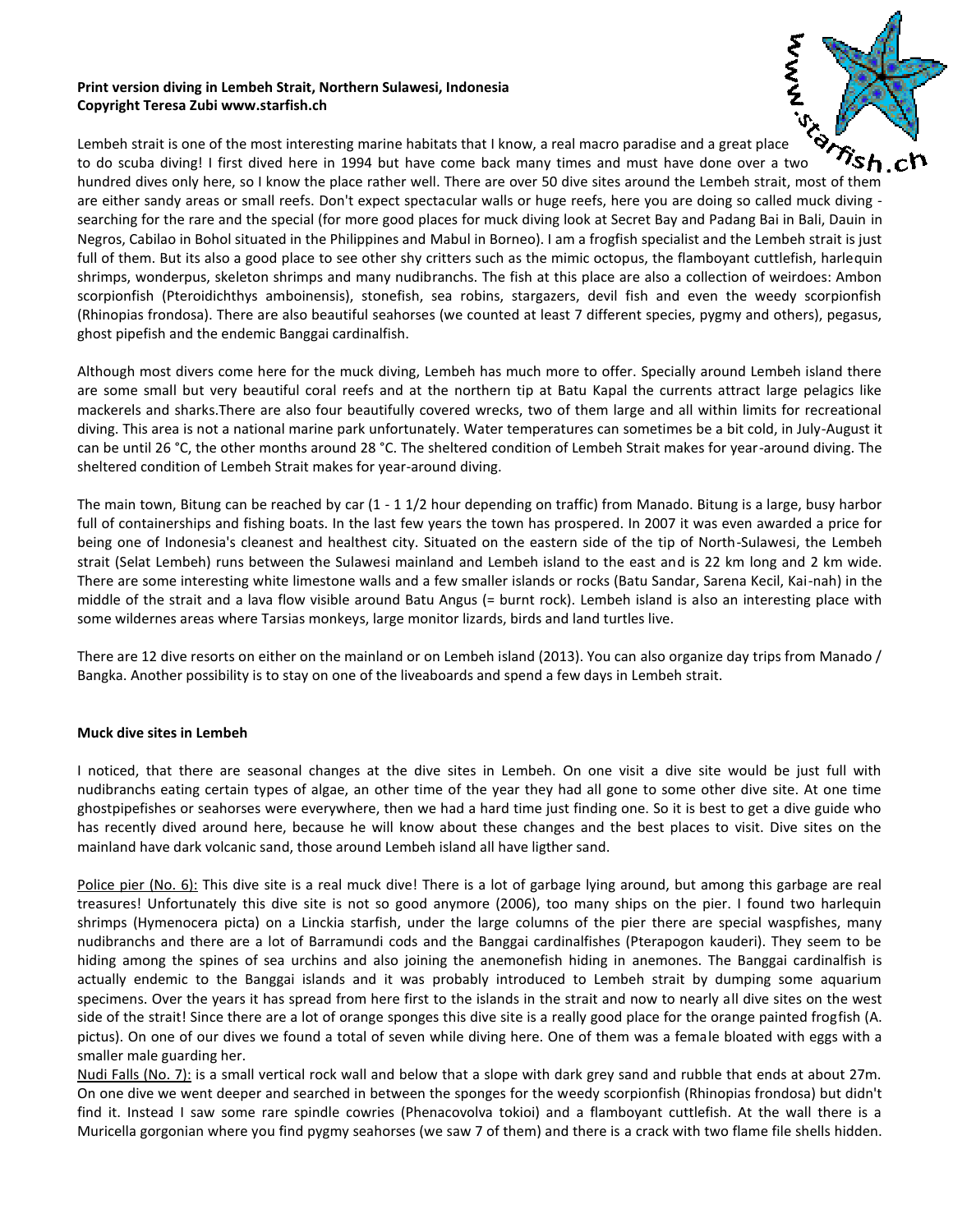Sometimes there are strong currents around the deep section on the rubble slope. A year later we finally found the Rhiopias there. On a dive a year later I finally found out, why this dive site is called Nudi Falls - there were nudibranchs everywhere and some like Risbecia tryoni were mating in large numbers.

Jahir (No. 14): A dive site with a large sandy area and coral blocks. On my last visit this was an excellent place to see hairy frogfishes. There were three around and to my amazement one was hiding between a dozen of the longspined diadema sea urchins, one fin actually resting on the spines! The other two were busily engaged in courtship. The larger female was bloated with eggs and the smaller male was folllowing her and nudging her all the time. I observed them for quite a long time hoping they would actually rise to the surface and she would release her eggs but this didn't happen and a day later they were still only courting.

Nudi Retreat (No. 17): This dive site is a small and protected cove. On the top resides a pair of pegasus sea moths and a lot of different nudibranchs. A few times we started our dive about 50m north on a beautiful wall covered with soft corals, an other place to dive well worth it. Apart from a several species of nudibranchs we also saw two Coleman shrimps which live on poisonous sea urchins - a rare find!

Teluk Kembahu TK (No. 22): The mimic octopus was first observed here in Lembeh Strait. A dive guide noticed, that an unknown species of octopus sometimes looked like a flounder or like a mantis shrimp. Further observation established, that through altering the position of its striped arms, the octopus could also mimic lionfishes, sea snakes, crocodile snake eels, stingrays and jellyfish. We found a mimic octopus while it was foraging for crustaceans and fish by probing with its long arms down holes. When it espied us, it started to mimic a flounder, pressing its arms together, all in one direction and undulating to mimic the way a flounder swims. Later it looked like a sea snake and just before disappearing in its lair like a mantis shrimp. It seems to mostly imitate either poisonous animals or ones that are not particularly tasty, so predators don't want to eat it. It is one of the only octopuses that dares to swim in open water close to the surface - of course mimicking another poisonous animal, a jellyfish! There is another octopus, the wunderpus that looks similar but with a more distinguished color pattern.

Lettuce Surpriz U or Kuda Laut (No. 23) lies on a nice bay with a beautiful view of the volcano - a good place for the lunch break. A lava flow on the northwestern end of the bay forms a series of crater like depressions filled with lettuce corals and other hard corals. The dive operators have given this dive site two names - Lettuce Surpriz U for the lettuce corals where Mandarin fishes (used to) live and Kuda Laut for the seahorses you find here. You dive on a flat slope of black sand with patches of corals and sponges. On one dive we encountered a flamboyant cuttlefish (Metasepia pfefferi) laying eggs. She had chosen an overturned half of a coconut to hide her eggs. First she blew some water on the sand under the edge of the coconut to form an opening. Then she stretched her arms and neatly slid them underneath. She was changing colors and then retreated having put her eggs inside the shell. We did also did one dive only in the upper 10m and found a pair of filamented ghost pipefishes (Solenostomus paegnius) and crabs walking around with sea urchins on their back and the coconut octopus.

Hairball Two (No. 24): this site is close by and is similar to hairball. On the top there are special sea urchins with cardinal fishes and zebra crabs and large yellow and brown seahorses. These seahorses are amazingly fast. I tried to make a photo and it would start moving really fast so I nearly couldn't follow! I also encountered a juvenile batfish, that looked like a brown leaf (Circular spadefish - Platax orbicularis) and another with zebra stripes (Hump-headed spadefish - Platax batavianus).

Hair ball (No. 24): at this dive site there is some of the world's best critter diving, a true muck dive site. A gentle slope covered with black sand and algae. Since most of the dive is sand you need a bit of patience, you might dive for a couple minutes and not find anything and then you get surprised by truely rare animals. There are occasional patch of sponges - those are the places to look for hidden animals like seahorses, frogfishes or the Ambon scorpion fish. All these animals are extremely well camouflaged, the frogfish we found was brown and gray with numerous appendages, the seahorses brown or black with algea like growth.

Aw Shucks (No. 26): This dive site is close to the pearl farms in the northern part of Lembeh strait. I liked this dive site since we encountered several times a lot of beautiful ghost pipe fish and two yellow double-ended pipefish that look like sticks of whip coral. On the small reef on top there were two yellow leaffish and a large Notodoris minor slug, also yellow.

Pantai (or Pante) Parigi (No. 45) lies on Lembeh island just close to the huge white limestone formations. The name can be translated with "beach with a well". You dive on light grey sand on a gentle slope. This turned out to be a good place for the Ambon scorpionfish (Pteroidichthys amboinensis) and frogfishes (Antennarius striatus and pictus). These animals were hidden among the algae and some ropes that were lying on the sand. There are also quite a lot of broccoli soft corals with tiny porcelain crabs and egg cowrie snails living on them. On one dive there we saw the rare leafy filefish. From far this filefish looks like a piece of seagrass or weed with its many appendages. There are some patches of corals in the upper area of the dive site with nudibranchs (for example sea hares) and sometimes a leaffish or frogfish.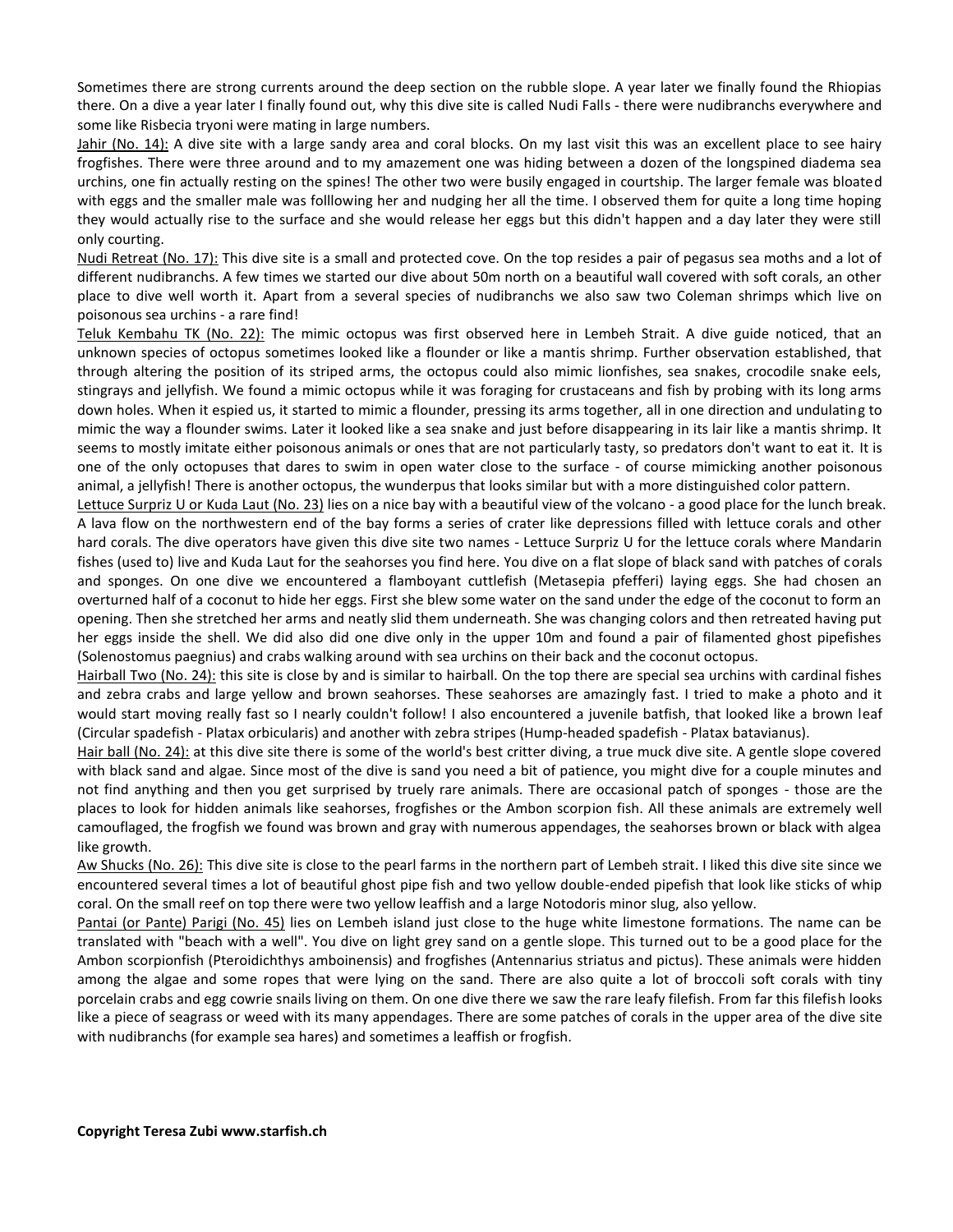### **Wreck diving in Lembeh**

a) Tanduk Rusa wreck (Mawali wreck): lies at 1° 26.778' N and 125° 13.536' E. This Japanese freighter burnt and sank in 1943. Rob Sinke from Divers Lodge Lembeh has found a fused compass and melted bottles. He thinks the reason why so much hard coral grows on the wreck is because all the paint was burnt off. It lies on the port side, large poles sticking out. You either start the dive from the propeller or you dive towards the cargo holds and the bow. It is nicely covered with beautiful hard corals. Depths start at 16m and go to 31m.

I visited this wreck first in 94 and we had to get a local fisherman to find it, since there was no buoy attached. You can enter the large cargo holds in front which is very interesting but watch out for your deco time! Don't go into the machine room, this area is much too unstable! When there is a current, the wreck is just chock a block with large lionfish, no place to really hold on to the wreck, because they are everywhere. We also saw shonefishes, jacks, batfish, cuttlefish, quite a few nudibranchs and mantis shrimps. There used to be two frogfish sitting on the poles and a school of glasfish always around them, but our dive guide told us they are gone.

b) Kapal Indah: this is a cargo boat about 45m long and lies between 17 and 24m deep, upright on its keel. It is mostly covered with bryozoans, hydroids and sponges and there are a lot of nudibranchs, some very rare living there and on a large sponge on the top of the deck perched a giant frogfish, ready to devour the fishes around him. After diving on the wreck you can finish the dive on the small coral patches further towards the shore. Close to Kapal indah lies Kapal Baru, a boat that burned and sank recently and lies between 4 and 14 meters. This is a nice place for night dives (only for small dive groups), you see a lot of crabs, nudibranchs and perhaps a ghostpipefish.

c) Bimoli wreck: This is also a Japanese freighter which sank during the second world war. It lies now close to Bitung in the middle of the shipping area. You can sometimes hear ships going by, so it can be very noisy and the visibility is not always very good - also be careful when you surface! Unfortunately when I wanted to dive the wreck this year (2006) we encountered people taking the metal from the wreck to sell for scraps. I wasn't able to dive the wreck, but the police later stopped them from lifting up more material, but large parts were already destroyed, mostly the upper parts but all the interesting parts like the propeller, the gun and bull eyes were gone. I will try to have a look at it next time I am there to see if it is still worth diving here. The Bimoli is about 100m long and the deepest parts lie on 35m. The Bimoli (real name not known) was torpedoed either from air or by submarine (the last is what the locals say) and sank. The ammunition (Bakelite) is still there and I hope nobody is stupid enough to try to lift that too up to the surface. The Rina's wreck and Kapal Baru have also been destroyed by people taking scrap metal from them.

### **Coral gardens and current around Lembeh**

Batu Kapal (No. 28): This dive site is not so well known, but it actually was one of the highlights of my dive vacation! Rob Sinke from Divers Lodge Lembeh is one of the persons that knows this dive site well, so we dived there when currents were strong but not too fierce. You dive on several large submerged rocks which are jutting up from a plateau of about 22 to 27m. Everything is covered with yellow tube corals (Tubastrea) - what a sight it must be during night when they all open - and hard and soft corals. The amount of fish is just amazing, from small Anthias and red tooth triggerfishes, bannerfishes to mackerels, Napoleon wrasses and the occasional shark. The current carries you among the rocks, sometimes you stop and watch the fish soup, sometimes you drift to another current pocket.

If strong currents or waves make it impossible to dive at the pinnacles you might still be able to dive at the wall of the largest rock because it is somewhat more protected there. At 15 meters at the foot of the wall there is a gentle slope with large boulders. At about 22m it suddenly gets steeper with large gorgonian fans and we found sharks, Napoleon wrasses and large schools of snappers.

Dante's Wall (No. 29): You start this dive in a small bay a bit south of Batu Kapal. It is a slope covered with hard corals. Sandy areas reach like long bands down between. Several times on our dive we encountered a large group of barracudas and between we saw some rainbow runners, a group of bumphead parrotfishes which were feeding on the corals and a turtle.

Pulau Putus and Californian dreaming (No. 32 and 33): Most people come to Lembeh for the rare critters, but some dive sites like these have beautiful rich coral growth and colorful reef fishes! Specially look out for the cleaning stations here, apart from the colorful cleaning shrimps you might find some leaffishes or frogfishes there also.